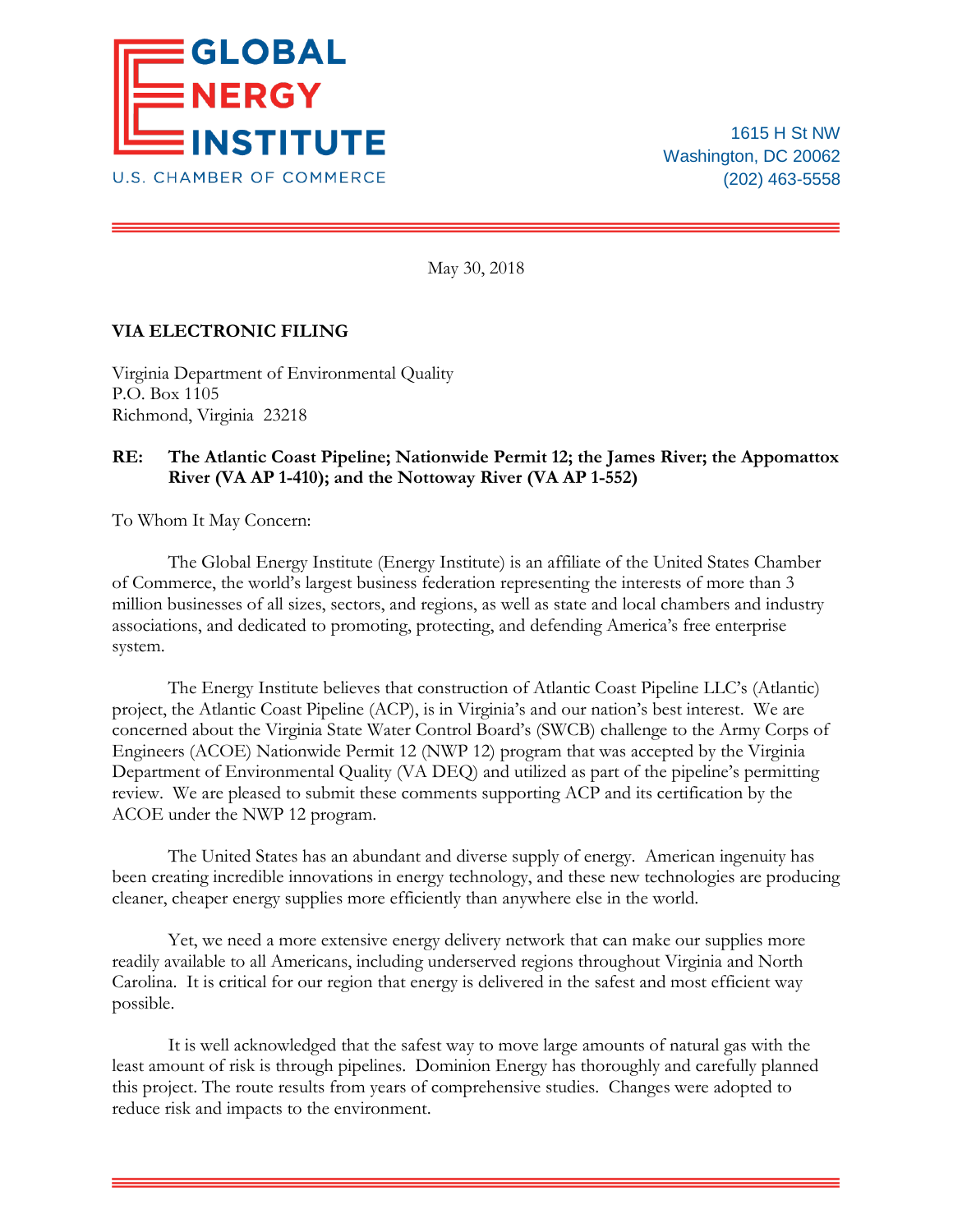In April 2017, VA DEQ certified NWP 12 and determined that there is a reasonable assurance that the activities permitted under the Corps' NWP program will be conducted in a manner which will not violate Virginia's applicable water quality standards. In short, VA DEQ recognized that the robust NWP 12 permit program and standards, and the ACOE expertise, will protect Virginia's waterways and aquatic resources. The Corps granted coverage under NWP 12 to ACP on February 9, 2018.

According to the DEQ website "DEQ advised the board [SWCB] that the protections established in NWP 12 were the same as those that would have been established in an individual Virginia Water Protection Program permit. During the discussions [about the sufficiency of NWP 12], the [SWCB] members raised no specific areas of concern and provided no technical information that NWP 12 was insufficient." The fact that the SWCB now wants to revisit VA DEQ's decision to certify the ACOE NWP 12 program is overtly politically, problematic to those building the pipeline, and potentially damaging to the state and its citizens.

The effort to challenge the NWP's effectiveness now has implications that reach beyond the ACP. Reconsidering VA DEQ's approval of the NWP 12 permit program a year later not only brings uncertainty for ACP, but also uncertainty, delays, and increased costs for future Virginia infrastructure development. Any decision to reverse or rescind Virginia's certification of the NWP 12 will have a chilling impact on the plans for other projects such as those needed for supplying energy, along with water, sewer, and other essential infrastructure. To investors and others looking to do business in Virginia, it will send a negative signal about Virginia's business environment.

ACP is well planned, low risk, and will have minimal impact on the environment. The project has been under rigorous review for over three years. The VA DEQ, Federal Energy Regulatory Commission (FERC), and other state and local regulatory agencies have provided input and lent their vast expertise and knowledge to the permit review process. In addition, each inland stream, river, and tidal stream water crossing has been thoroughly reviewed by the appropriate federal and state agencies, including the Virginia Department of Game and Inland Fisheries and the Virginia Marine Resource Commission. In consultation with these agencies, ACP is utilizing approved regulatory procedures and is following best industry practices in developing construction and operation plans that reduce impacts and protect aquatic species. The planning, construction, and operation of ACP has and will continue to go through careful scrutiny to ensure its safety.

ACP's extensive and thorough planning process has gone to great lengths to make certain that the James River, the Appomattox River (VA AP 1-410), and the Nottoway River (VA AP 1- 552) will be well protected during construction and operation of ACP. Moreover, the James River, Appomattox River, and Nottoway River historically have been utilized in a manner that promotes state, regional, national economic interests, and the Energy Institute believes that it is important to preserve and utilize the NWP 12 program so that Virginia and the surrounding region may sustain their legacy of economic growth while protecting the environment of these vital waterways.

American businesses, homes, communities, and livelihoods depend on access to reliable, affordable energy. The Energy Institute supports ACP and the jobs and economic and energy security it will bring to Virginia, North Carolina, West Virginia, and our nation. On behalf of the Global Energy Institute and as a Virginian, I ask that the VA DEQ reject any effort to withdraw